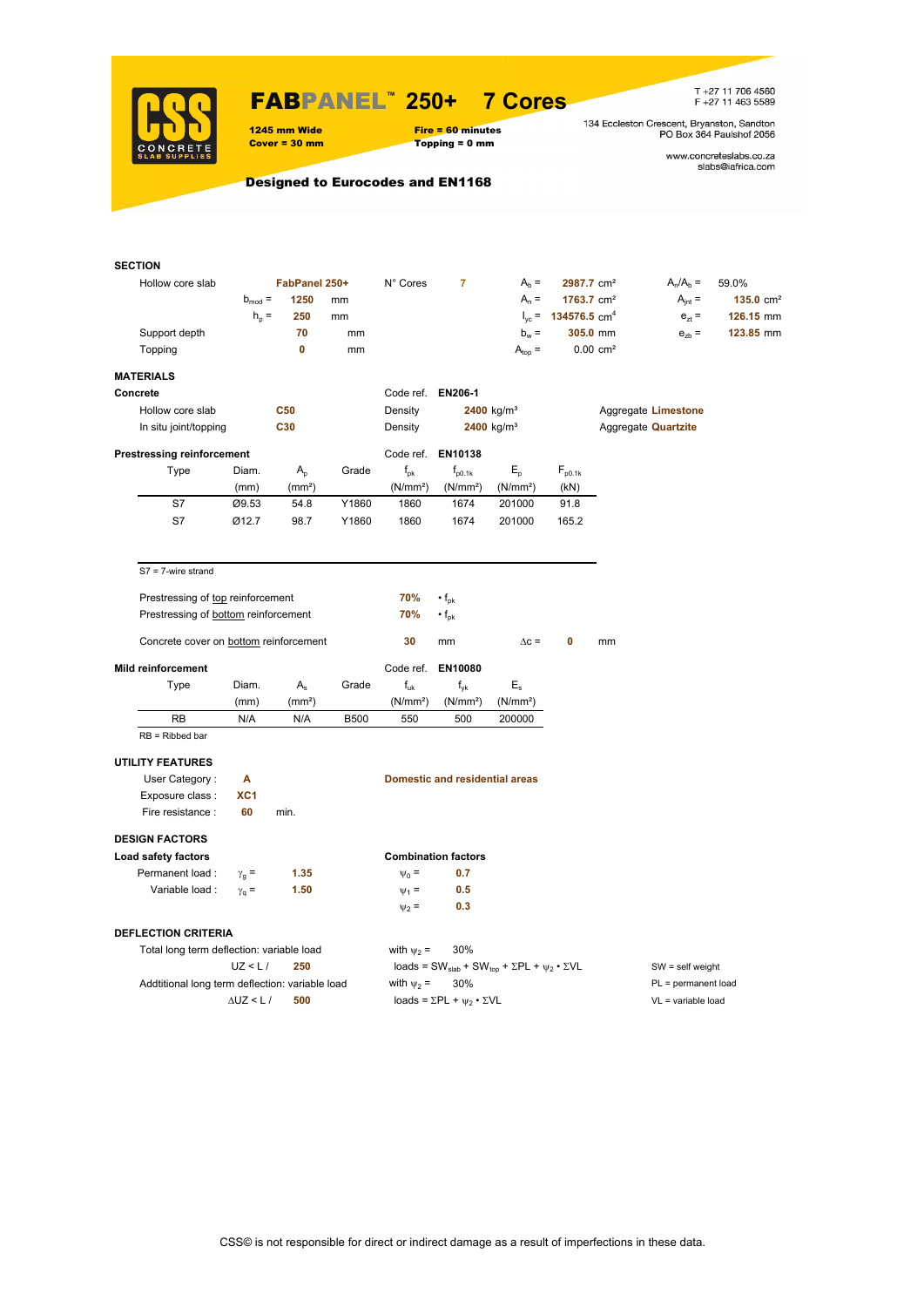

## FABPANEL**™ 250+ 7 Cores**

1245 mm Wide Fire = 60 minutes<br>
Cover = 30 mm Topping = 0 mm  $Topping = 0$  mm

T+27 11 706 4560<br>F+27 11 463 5589

134 Eccleston Crescent, Bryanston, Sandton<br>PO Box 364 Paulshof 2056

www.concreteslabs.co.za<br>slabs@iafrica.com

Designed to Eurocodes and EN1168

#### **This Load Span Table is for guidance only and should not be considered as a complete calculation.**

| <b>Reinforcement type</b>                 |  | <b>STR 01</b> | <b>STR 02</b> |  |  |  |  |
|-------------------------------------------|--|---------------|---------------|--|--|--|--|
| <b>Top reinforcement</b>                  |  | 2xØ9.53       | 2xØ9.53       |  |  |  |  |
| <b>Bottom reinforcement</b>               |  | 6xØ12.7       | 8xØ12.7       |  |  |  |  |
| <b>Reinforcement</b> (kg/m <sup>2</sup> ) |  | 4.41          | 5.65          |  |  |  |  |
| $M_{Rd}$<br>(kNm/m)                       |  | 148.2         | 188.8         |  |  |  |  |
| $V_{nc,Rd}$<br>(kN/m)                     |  | 75.9          | 78.2          |  |  |  |  |
| $V_{c, Rd}$<br>(kN/m)                     |  | 75.4          | 86.6          |  |  |  |  |

| <b>Permanent</b><br>load | <b>Variable</b><br>load  |       | <b>CLEAR SPAN (IN METERS)</b> |  |  |                  |  |         |  |  |  |  |
|--------------------------|--------------------------|-------|-------------------------------|--|--|------------------|--|---------|--|--|--|--|
| $g$ (kN/m <sup>2</sup> ) | $q$ (kN/m <sup>2</sup> ) |       |                               |  |  | $L_{\text{sup}}$ |  | $L_{n}$ |  |  |  |  |
| 1.50                     | 1.50                     | 11.34 | 11.92                         |  |  |                  |  |         |  |  |  |  |
| 1.50                     | 2.00                     | 11.12 | 11.67                         |  |  |                  |  |         |  |  |  |  |
| 1.50                     | 2.50                     | 10.74 | 11.44                         |  |  |                  |  |         |  |  |  |  |
| 1.50                     | 3.00                     | 10.37 | 11.23                         |  |  |                  |  |         |  |  |  |  |
| 1.50                     | 3.50                     | 10.03 | 11.03                         |  |  |                  |  |         |  |  |  |  |
| 1.50                     | 4.00                     | 9.73  | 10.84                         |  |  |                  |  |         |  |  |  |  |
| 1.50                     | 5.00                     | 9.19  | 10.37                         |  |  |                  |  |         |  |  |  |  |
| 1.50                     | 6.00                     | 8.74  | 9.86                          |  |  |                  |  |         |  |  |  |  |
| 1.50                     | 7.00                     | 8.34  | 9.41                          |  |  |                  |  |         |  |  |  |  |
| 1.50                     | 8.00                     | 8.00  | 8.79                          |  |  |                  |  |         |  |  |  |  |
| 1.50                     | 9.00                     | 7.69  | 8.15                          |  |  |                  |  |         |  |  |  |  |
| 1.50                     | 10.00                    | 7.38  | 7.60                          |  |  |                  |  |         |  |  |  |  |
| 1.50                     | 12.50                    | 6.33  | 6.50                          |  |  |                  |  |         |  |  |  |  |
| 1.50                     | 15.00                    | 5.55  | 5.70                          |  |  |                  |  |         |  |  |  |  |
| 1.50                     | 20.00                    | 4.46  | 4.59                          |  |  |                  |  |         |  |  |  |  |

#### **SECTION - self weight**

| Precast slab:           | 3.32 | kN/m <sup>2</sup> |                                |      |                   |                            |
|-------------------------|------|-------------------|--------------------------------|------|-------------------|----------------------------|
| Joint:                  | 0.25 | kN/m <sup>2</sup> | $\Rightarrow$ Sum =            | 3.58 | kN/m <sup>2</sup> | $(slab + joint)$           |
| Topping :               | 0.00 | kN/m <sup>2</sup> | $\Rightarrow$ Sum =            | 3.58 | kN/m <sup>2</sup> | $(slab + joint + topping)$ |
| <b>UTILITY FEATURES</b> |      |                   |                                |      |                   |                            |
| User Category:          | А    |                   | Domestic and residential areas |      |                   |                            |
| Exposure class:         | XC1  |                   | Fire resistance :              | 60   | min.              |                            |
|                         |      |                   |                                |      |                   |                            |

**DEFLECTION CRITERIA**

Long term part of variable load  $v_2 = 0.3$ 

- Long term TOTAL deflection under self weight of the slab + total permanent load + 30% of the variable load < L / 250 - Long term ADDITIONAL deflection under total permanent load + 30% of the variable load < L / 500